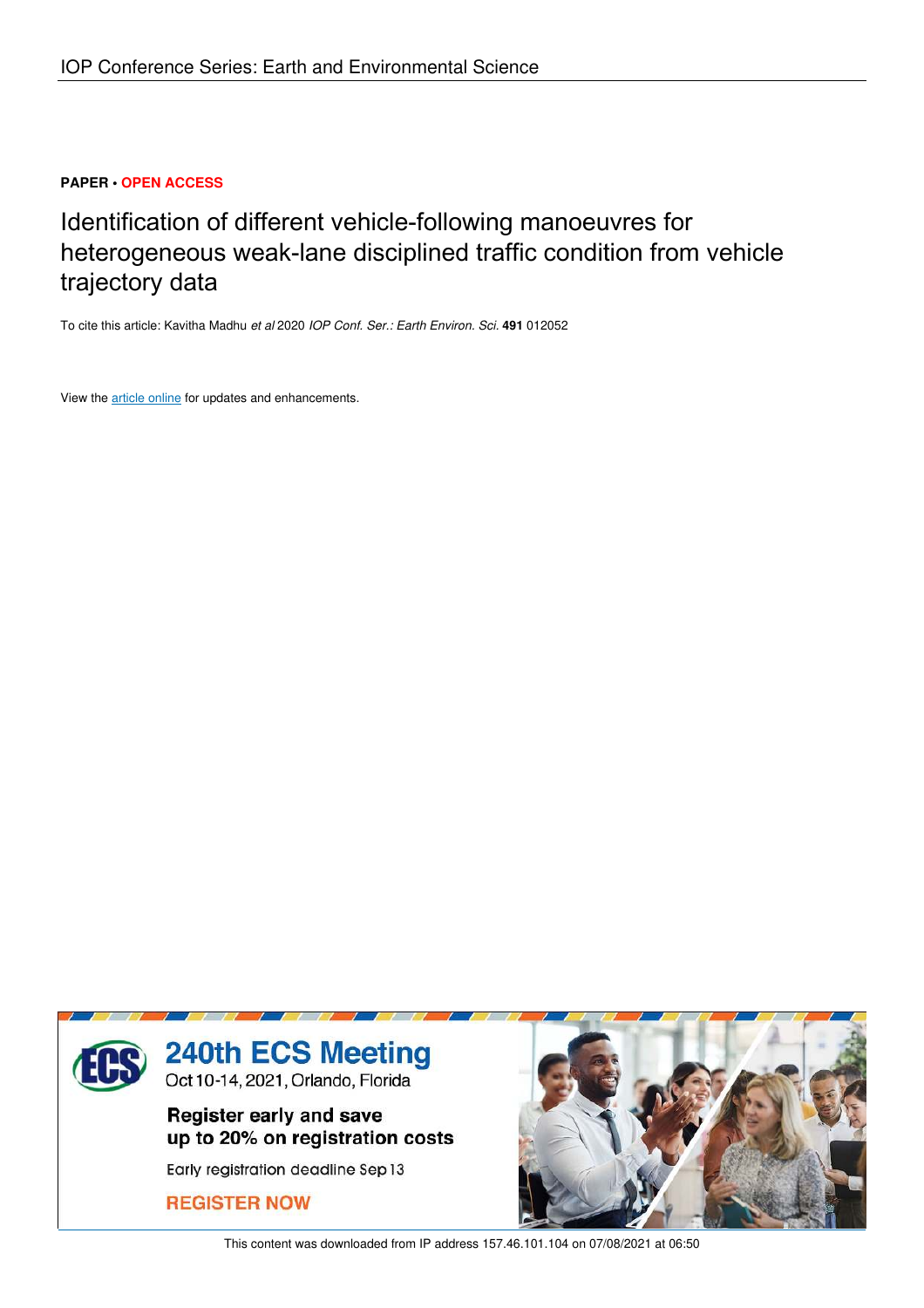# **Identification of different vehicle-following manoeuvres for heterogeneous weak-lane disciplined traffic condition from vehicle trajectory data**

# **Kavitha Madhu**<sup>1</sup> **, R Sivanandan**<sup>2</sup> **and Karthik K Srinivasan**<sup>2</sup>

<sup>1</sup> Associate Professor, Department of Civil Engineering, TKM College of Engineering,Kollam, Kerala <sup>2</sup> Professor, Transportation Engineering Division, Department of Civil Engineering, Indian Institute of Technology Madras, INDIA

E-mail: kavithamadhu03@gmail.com

Abstract. Indian traffic can be considered as mixed and heterogeneous due to the presence of various types of vehicles that operate with weak lane discipline. Consequently, vehicles can position themselves anywhere in the traffic stream depending on availability of gaps. The choice of lateral positioning is an important component in representing and characterising mixed traffic. The present study aims to develop a methodology to extract the trajectory of vehicle for heterogeneous non-lane based traffic condition. To study the movement pattern of vehicle types and to explore the vehicular behaviour and its reaction to different traffic environment, it is essential to extract the trajectory data of vehicles. Therefore, a semi-automated tool using python's graphical user interface is developed to extract the vehicle trajectory. The field data provides evidence that the trajectory of vehicles in Indian urban roads have significantly varying longitudinal and lateral components and the traffic flow characteristics of each vehicle types vary from one another. Present study analysis the variation in driving behaviour of vehicle with lateral position characteristics. It has been found that the following behaviour of vehicles varies with the lane position and the traffic parameters of each lane differ from each other.

#### **1. Introduction**

The key element in developing driving behaviour models is to understand and analyse the interactions between the vehicles. Identifying and analysing exact interactions between various classes of vehicles in the traffic stream is essential for increasing the accuracy and realism of microscopic traffic flow modelling. Indian traffic scenario is mixed and heterogeneous which consist of numerous vehicle types with varying static and dynamic characteristics sharing the same road space under weak lane disciplined state. This state of traffic creates complex vehicular interactions which requires the thorough study of vehicular movement patterns. The way in which vehicles act and react to specific traffic environment need to be studied carefully because this becomes the basis for developing car-following models, acceleration models, lane changing models which in turn being used to evolve traffic simulation software.

From field data it is obvious that in mixed traffic condition, the vehicle following manoeuvre is not strict as in homogeneous and lane disciplined conditions and neighbouring vehicles ahead of a given vehicle and those adjacent to it could also influence the subject vehicles choice of position, speed and acceleration. In addition, due to variations in size and dynamic capabilities of vehicles, multiple leaders are also observed in some cases. Therefore, to study the behaviour of mixed traffic condition the trajectory of vehicle need to be extracted and a tool need to be devised for extraction.

Content from this work may be used under the terms of the Creative Commons Attribution 3.0 licence. Any further distribution of this work must maintain attribution to the author(s) and the title of the work, journal citation and DOI. Published under licence by IOP Publishing Ltd 1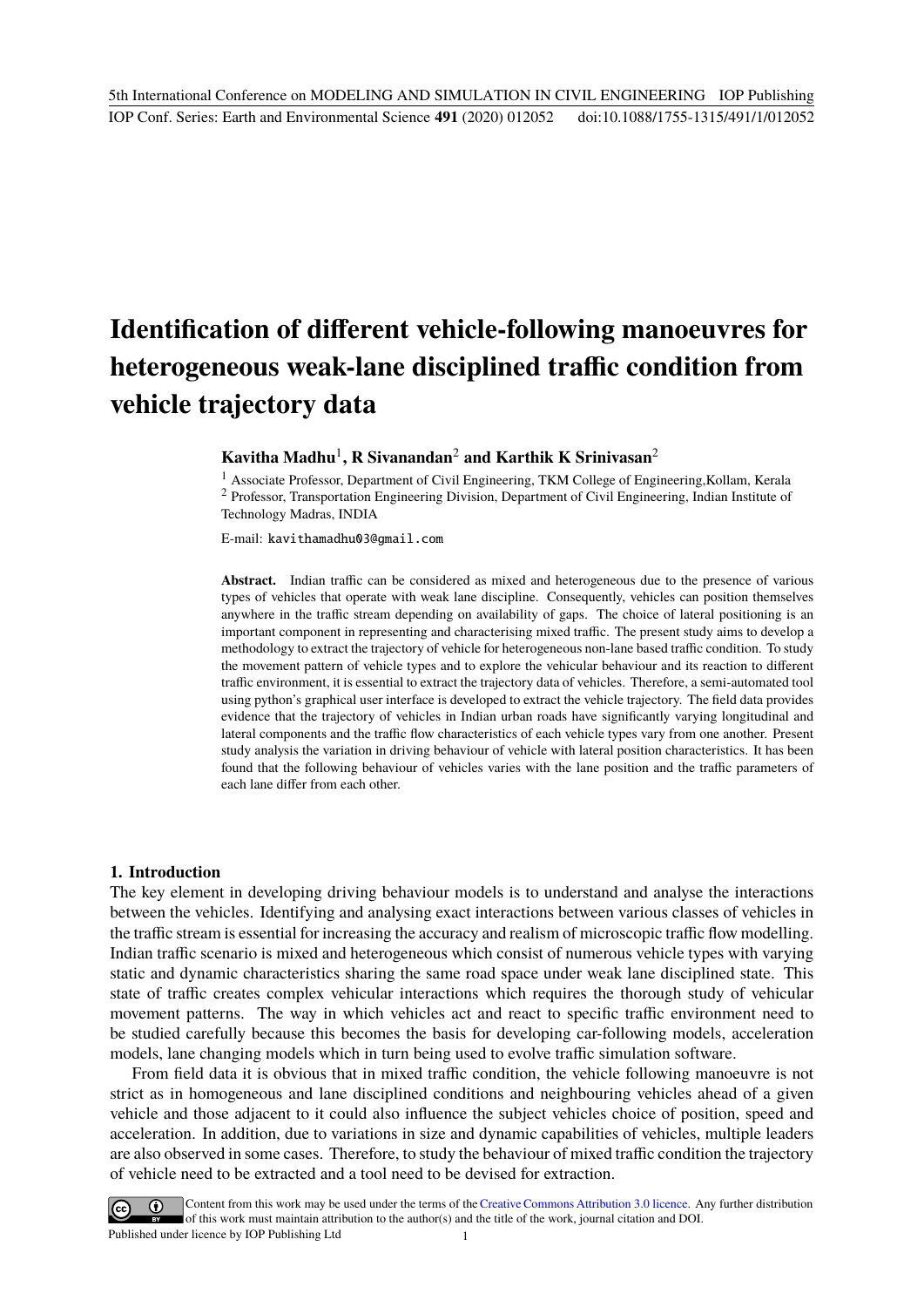Of the cluster of vehicles surrounding the subject vehicle, the adjacent vehicle plays an important role in deciding the longitudinal response. Since the imposition of lane-based movement is absent which results in the positioning of vehicles on available gaps that instigates the role of an adjacent vehicle. Traffic flow is assumed to be lane-based movement if the lateral positions of all the vehicles in a lane are normally distributed [1]. In such a case, every vehicle moves through the middle of lane one behind the other leading to the car-following condition. Whereas in mixed traffic vehicles can place themselves anywhere in the traffic stream depending on availability of gaps irrespective of lane separation. These situations lead to a condition where the nearby vehicles in the close vicinity either in the same lane or in the adjacent lane imparts influence on driving decisions. Not only the presence of adjacent vehicles but the orientation of them also has a role in deciding the longitudinal response of subject vehicle.

#### **2. Literature review**

Driving behaviour models like car-following/acceleration models and lane changing models depicts how the driver behave at different traffic situations [2]. Data at microscopic level is vital for studying vehicular interactions and modelling driving behaviour models. Theoretical concept of these models has been studied in detail for the past decades but the calibration and validation of these models using observational data is studied less [3].

The main reason for the lack of study in this field is due to unavailability of vehicle trajectory data in time-space scale. Quite a few studies have been carried out in this regard under homogeneous traffic condition that consist mainly of cars of uniform size which follow lane discipline. FHWA's next generation simulation project is one such attempt which have consolidated vehicle trajectories from major US roads and is made available to public [4]. This data has been widely used for the purpose of calibration and validation of driving behaviour models in homogeneous condition [5-8]. But limited initiatives have carried out in this regard under mixed traffic condition due to enormous effort and time associated with the whole process of data collection. Since mixed traffic condition is in a chaos state, the data collection at individual vehicle level is quite demanding in terms of time and effort involved.

Several previous studies have collected data at microscopic level but the scopes are limited. Calibration and validation of driving behaviour models under mixed traffic condition has taken place in macroscopic level considering flow, speed and density parameters matching the actual with the simulated data [9- 11]. But calibration at macroscopic level will reduce the level of detailing required in validation and calibration. However, calibration and validation of driving behaviour model is still inadequate in mixed traffic condition at microscopic level because of non-existence of data sets. The common trajectory extraction tool used for homogeneous condition like Autoscope and Traficon does not hold good for Indian traffic because of wide variety of vehicles sharing the same road space with varying static and dynamic characteristics that seldom follow lane discipline. Some of the tools that have been used for trajectory extraction in mixed traffic conditions are Trajectory Extractor , TRAZER and Traffic Data Extractor(TDE)[12].

But the public availability of trajectory of vehicles for mixed traffic condition are limited due to the enormous time and cost spent in collecting and extracting data. Therefore, the objective of present study is to develop a semi-automated method by which the data such as vehicle type, vehicle dimensions along with position, speed and acceleration of vehicles in longitudinal and lateral directions at every instant of time can be recorded.

#### **3. Data collection and camera calibration**

The stretch identified for video data recording is at Mount Poonamalle road in Porur, Chennai, India. The stretch selected is a six-lane divided highway with three lanes in each direction. An eleven-storey apartment is selected as the vantage point for placing the video camera.

The data was collected during peak and off-peak hours from morning till evening, selecting 9am to 11am as morning peak hours, 1pm to 3pm as afternoon off-peak hours and 4pm to 6pm as evening peak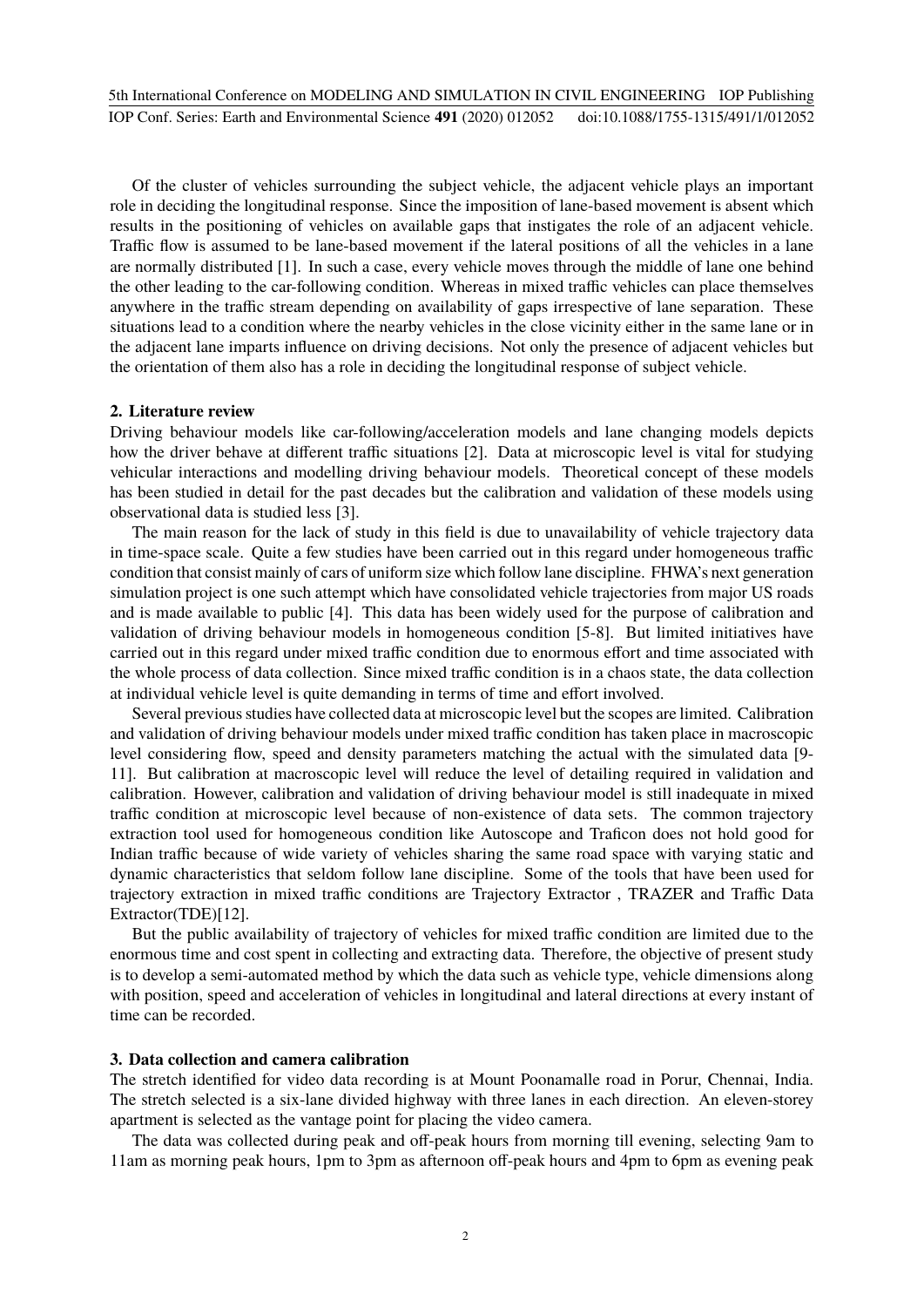hours. The peak and off-peak hours were identified from preliminary study and data available from GPS devices fitted in MTC (Metropolitan Transport Corporation ) buses.

The initial step involved in microscopic traffic data collection process is camera calibration and perspective transformation. The length of stretch considered was 250 m which was divided into blocks of 10 m long in longitudinal direction and 1 m wide in lateral direction. Total of 275 blocks were selected and the details of grids are depicted in Figure. 1. The ground distance of each blocks needs to be measured from the camera set-up. The camera was set at an angle of adequate visibility and zoom. Then data collection persons were made to stand at the corner points of each block in the grid. This will help in calibration of camera and is used for converting the pixel coordinates to ground coordinates. Once the camera is fixed then care should be taken so that no alteration happens to the camera angle, zoom and pan until the data collection process is completed.



Figure 1: Grid-lines in longitudinal direction and lateral direction used for camera calibration

Later the video was played, and the pixel coordinates of the points were found using Irfan-view software and the corresponding coordinates were used to draw grid-lines in Autocad-2013. The grid thus created was overlaid over the video using Adobe Premiere Pro CS6 at a frame rate of 25 frames per second. The superimposed video is then converted into frames at the rate of 1 frame per second. Extracting vehicle trajectory for heterogeneous traffic is quite demanding. There are several methods like manual, semi-automated and automated tools that can be used for this purpose. The present study uses a graphical user interface in python to extract the pixel coordinates of vehicle positions from each frame. Screen-shot of a frame opened in GUI (Graphical User Interface) of python is shown in Figure.2. A file named "output.txt" is created in the same directory of frames which records all the entry made by the user. The frames will get loaded in GUI so that the user can start clicking on a distinguishable point on the vehicle when it is present on each frame. Wherever the user clicks on the frame its x, y pixel coordinates will get recorded in the "output.txt" file along with frame number. After saving the data of current vehicle, the user can start tracking the next consecutive vehicle and can continue to the last vehicle in the frame.

There are 6 vehicle types considered in the study and are as follows:

- (i) Motorised Two-Wheeler (MTW)
- (ii) Passenger Car (Car)
- (iii) Bus
- (iv) Heavy Commercial Vehicle (HCV)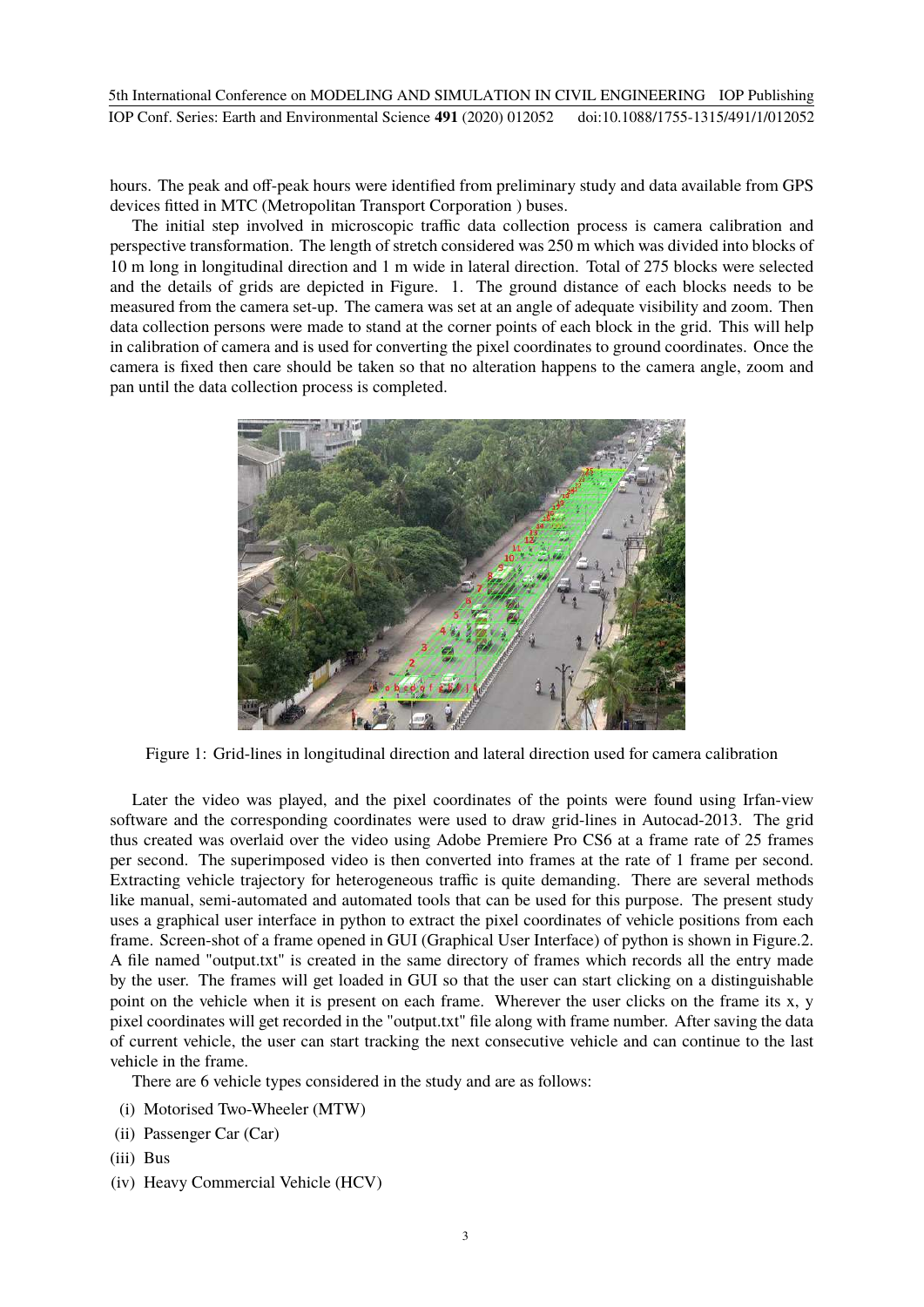#### (v) Light Commercial Vehicle (LCV)

#### (vi) Auto-rickshaw/ Three- wheeler.

The initial set of extracted data contain the details such as vehicle type, time frame, longitudinal and lateral pixel coordinates which are sorted with respect to time. To convert the pixel coordinates  $(X, Y)$  to world coordinates the following steps were followed. First step include the determination of Correction fractions  $C_X$  and  $C_Y$ . Correction factor along Y direction can be determined using the equations Eq. 1, Eq. 2 and Eq. 6. Similarly, correction factor along  $X$  direction can be determined using equations Eq. 3, Eq. 4 and Eq. 5.

$$
C_{Y1} = \frac{100}{\sqrt{(X_3 - X_1)^2 + (Y_3 - Y_1)^2}}
$$
 (1)

$$
C_{Y2} = \frac{100}{\sqrt{(X_4 - X_2)^2 + (Y_4 - Y_2)^2}}
$$
 (2)

$$
C_{X1} = \frac{1000}{\sqrt{(X_2 - X_1)^2 + (Y_2 - Y_1)^2}}
$$
(3)

$$
C_{X2} = \frac{1000}{\sqrt{(X_4 - X_3)^2 + (Y_4 - Y_3)^2}}
$$
(4)

$$
C_X = \frac{C_{X1} + C_{X2}}{2} \tag{5}
$$

$$
C_Y = \frac{C_{Y1} + C_{Y2}}{2}
$$
 (6)

Where  $(X_1, Y_1)$ ,  $(X_2, Y_2)$ ,  $(X_3, Y_3)$  and  $(X_4, Y_4)$  are the coordinates of four corners of a block as shown in Figure.3.  $C_X$  and  $C_Y$  are the correction factors in  $X$  and  $Y$  direction respectively.

Second step include the identification of the block which contain  $(X, Y)_{pixel coordinate}$ . If  $(X, Y)$ <sub>pixelcoordinate</sub> is contained inside the  $m<sup>th</sup>$  block as shown in Fig.3, then Eq. 7 to Eq. 13 were used to convert  $(X, Y)_{pixel coordinate}$  to  $(X, Y)_{world coordinate}$ 

$$
m = \frac{Y_2 - Y_1}{X_2 - X_1} \tag{7}
$$

$$
Y_a = \frac{Y_1 + Y_3}{2} \tag{8}
$$

$$
X_a = \frac{Y_a + mX - Y}{m} \tag{9}
$$

$$
X_X = X + X_1 - X_a \tag{10}
$$

$$
Y_X = Y + Y_1 - Y_a \tag{11}
$$

The longitudinal and lateral world coordinates of points  $X$  and  $Y$  are determined using equations Eq.12 and Eq. 13 respectively.

$$
X_{worldcoordinate} = \sqrt{C_X(X - X_a)^2 + C_Y(Y - Y_a)^2}
$$
 (12)

$$
Y_{worldcoordinate} = \sqrt{C_X(X - X_X)^2 + C_Y(Y - Y_X)^2}
$$
\n(13)

Where  $(X, Y)$  is the pixel coordinate, m is the slope of line,  $(X_X, Y_X)$  and  $(X_a, Y_a)$  are the midpoints of lines in  $Y$  and  $X$  direction respectively.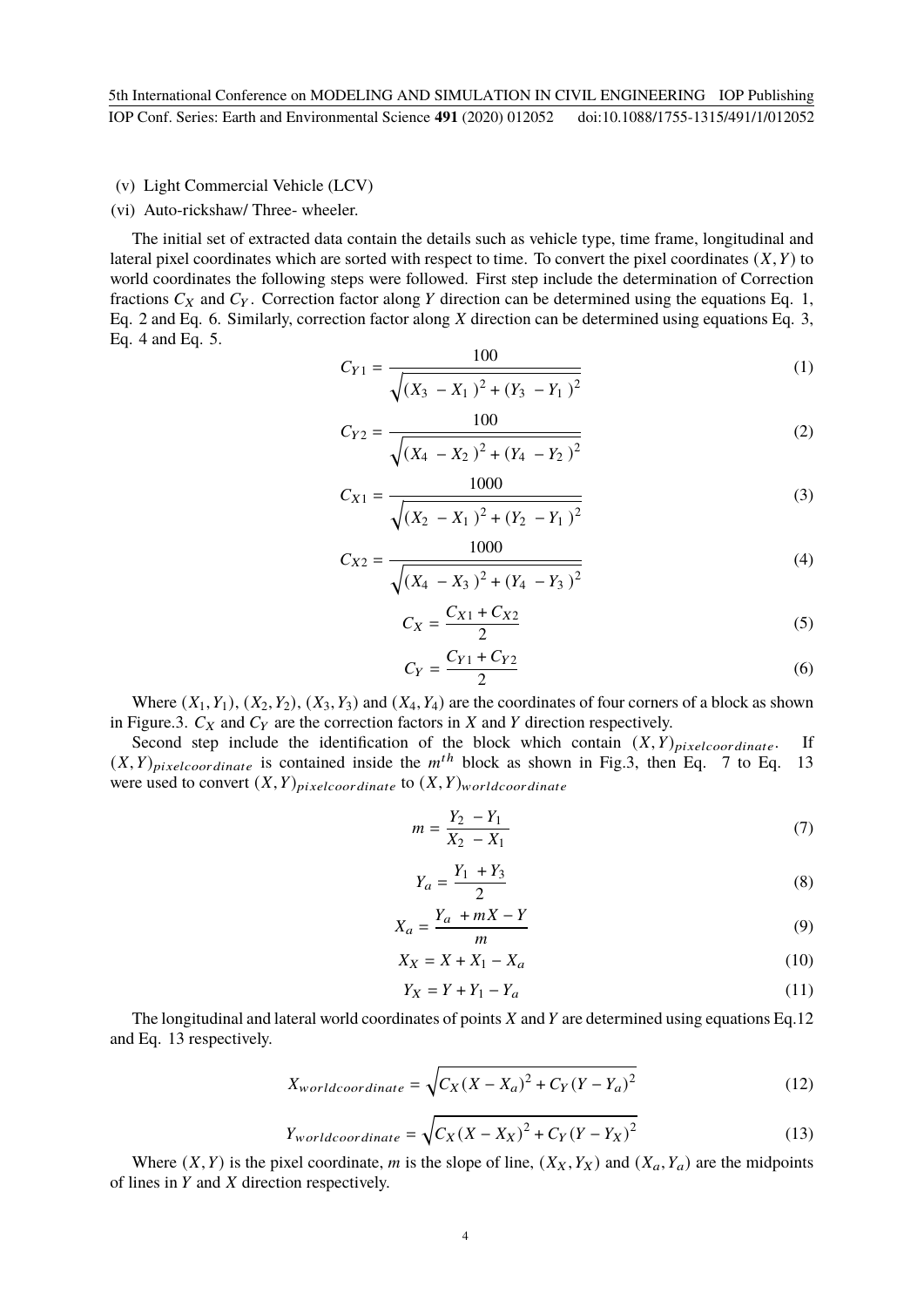After extracting the coordinates of each vehicle at time-space scale, the data need to be smoothed to control the errors incurred due to missing observation, occlusion due to larger vehicles and to reduce the measurement errors. Data smoothing is also required to compute the secondary variables like speed and acceleration in lateral and longitudinal direction along with shift. Position of vehicles at two successive points divided by the time difference gives the instantaneous speed. The acceleration rates are obtained by the ratio of instantaneous speed to time difference at two consecutive points. These variables can be further used to determine the macroscopic variables like flow, density and stream speed.

#### **4. Variation in vehicle composition across lanes**

The highway selected for the traffic analysis in the present study is having three lanes as shown in Figure.4 and the fluctuations in vehicle composition of these lanes are examined in this section. The traffic volume in the study stretch was found to be 7050 vehicles per hour and the vehicle composition is given in Figure.5d with majority being motorised two-wheeler (MTW). 71% of the traffic volume consist of MTWs followed by 24% of passenger cars. MTWs and passenger cars together constitute the major share of traffic volume. The remaining 5% consist of 2% of auto-rickshaws (Three-Wheeler), 2% of LCVs and 1% of buses and HCVs.

As shown in Figure.4, the traffic composition in each lane is analysed separately and is given in Figure.5. Motorised two-wheeler (MTW) composition is more concentrated on shoulder lane and middle lane. But if passenger cars are considered, the major share of cars are moving through middle and median lane. At median lane the proportion of cars and MTW are almost alike whereas there exists much difference in other two lanes. Even though the composition of auto-rickshaw is small, they are mainly positioned in shoulder and median lanes. The percentage of auto-rickshaw in median lane is less than 1%.

The vehicle composition on shoulder lane, middle lane and median lane is depicted in Figure.5a, Figure.5b and Figure.5c respectively. The plots demonstrate that the vehicle composition on these lanes are entirely different from one another. The shoulder lane has major portion of two-wheeler. The passenger cars proportion on shoulder lane is minimum compared to other two lanes. The LCVs, Buses and HCVs are uniformly distributed on all the three lanes. The reason for this variation in distribution in composition is due to the fact that the right most lane is mostly used by the fast-moving vehicles which prefers adequate freedom in manoeuvres. Therefore, major portion of the passenger cars are more concentrated on the median lane. Since there are no bus stops present in the stretch, buses are mostly moving through the middle of the road. So the lane-wise traffic composition study becomes relevant for numerous traffic management measures like traffic segregation, dedicated lanes, tidal flow operations and many more.

#### **5. Lateral shift and vehicle trajectory pattern of vehicle types**

In heterogeneous traffic condition with weak lane discipline, the vehicles can position themselves anywhere in the traffic stream depending on availability of gaps. In a traffic scenario where the vehicles are restricted from performing free manoeuvres, two-wheelers still have space for manoeuvring through the gaps available between the vehicles. When the vehicles are in free flow condition, the amount of lateral displacement will be less. But as the V/C ratio increases vehicle tries to shift to nearby lateral positions often so that they can have both speed advantage and gap advantage. Such features of traffic flow and wide variations in vehicular characteristics have been accounted using the parameter " Shift ". The peculiarity of Indian traffic which can either be called as its benefit or drawback is the lack of lane discipline. Because of this lack of lane discipline vehicle can position themselves anywhere in the traffic stream based on gap availability, which gives the benefit of operating under maximum capacity. But at the same time this has got long term issues like if traffic congestion occurs, then the duration required to clear the block is extensive. This can also lead to chaotic vehicle movement patterns and can lead to increased accident rates.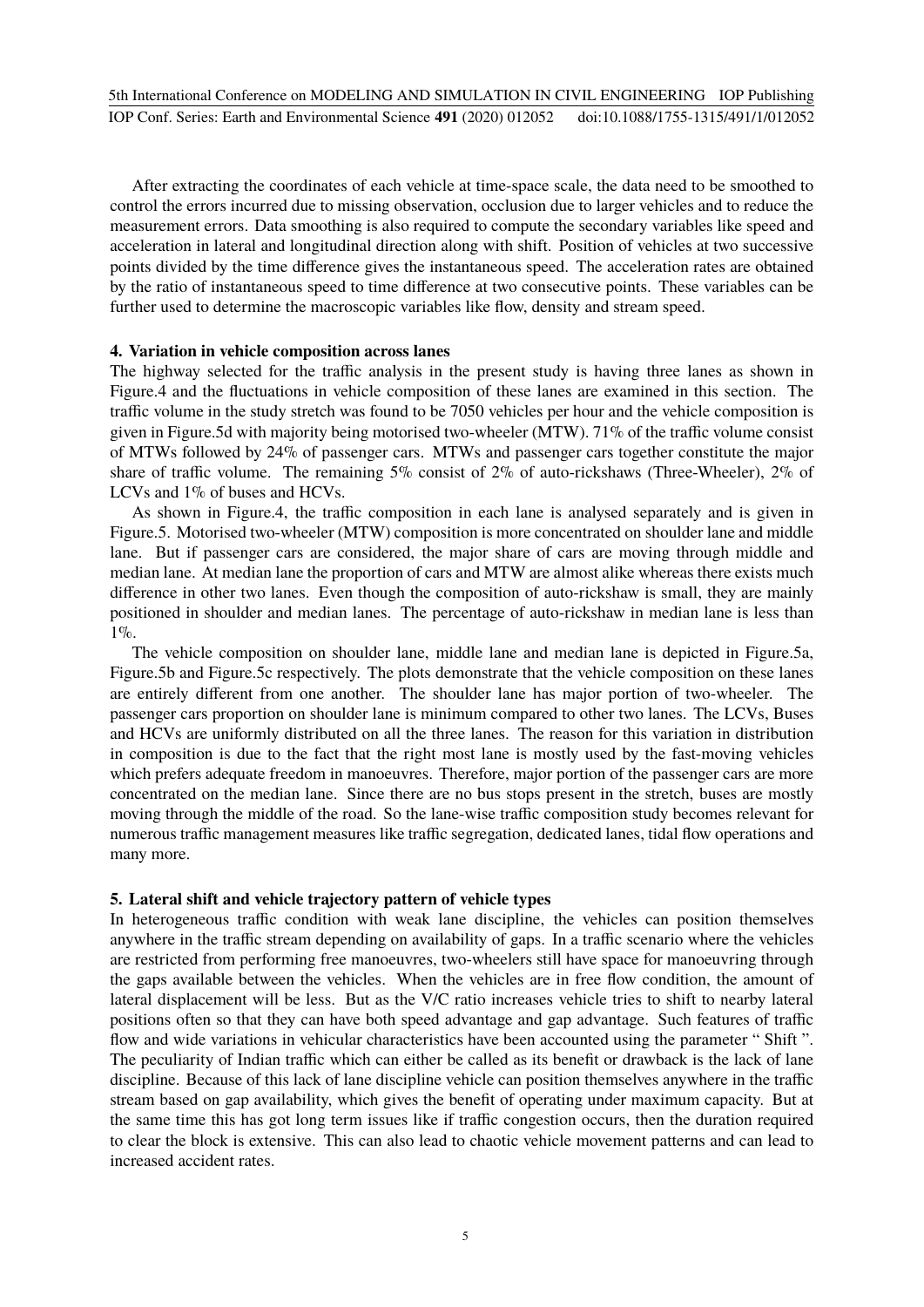

Figure 2: Screen-shot of a frame showing the study stretch in python's GUI (graphical user interface)



Figure 3: Details of m<sup>th</sup> block, n<sup>th</sup> grid showing the coordinates of four corners and midpoints



Figure 4: Lane positions in the study stretch - shoulder lane, middle lane and median lane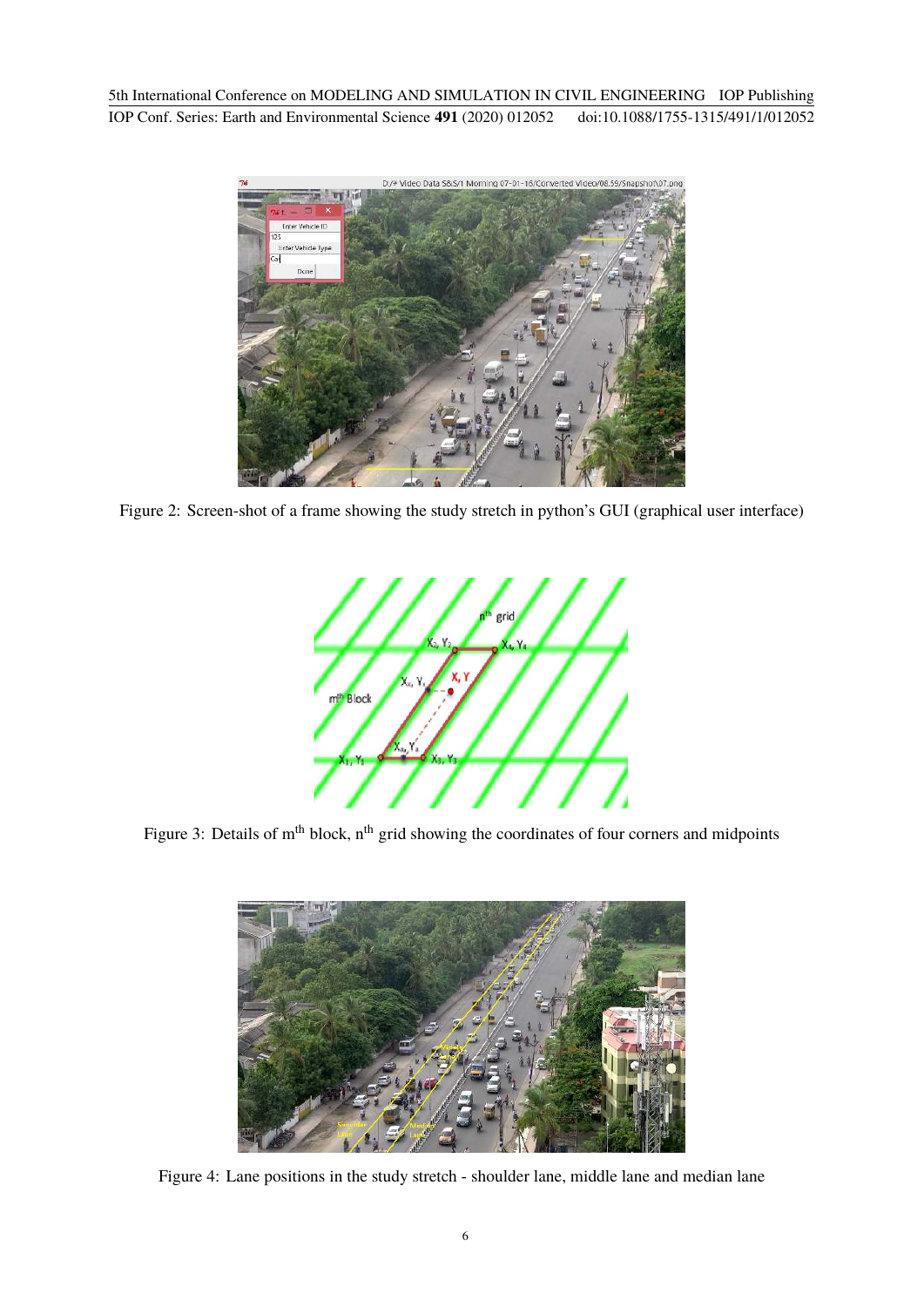

Figure 5: Vehicle composition for the entire road section and for each lanes separately

If gap is available to proceed the vehicle at any instant of time can shift themselves to nearby positions thereby every instant of time a vehicle moves in a 2-dimensional plane which has got longitudinal and lateral component of speed along the road. This shifting nature of vehicle varies from vehicle to vehicle depending on its static and dynamic characteristics. This variations in vehicular movement pattern shows much difference in their trajectories and is discussed in this session. Figure. 6 shows the difference in trajectories of different vehicle types which are present on the same road stretch during the same interval of time.

Shift is used to explain the amount of lateral shift with respect to the longitudinal path between two consecutive time steps. Shift is defined as the ratio of lateral to longitudinal position from previous to present time step and is given in Eq. 14

$$
Shift_{i}(t) = \tan^{-1} \frac{lat_{i}(t) - lat_{i}(t-1)}{long_{i}(t) - long_{i}(t-1)}
$$
(14)

where,  $lat_i(t)$  is the lateral position at current time step,  $lat_i(t-1)$  is the lateral position at previous time step,  $long_i(t)$  is the longitudinal position at current time step,  $long_i(t-1)$  is the longitudinal position at previous time step,  $t$  is the time step which is increasing at the rate of 1 second.

The summary statistics of the parameter shift in degrees is shown in Table 1. The vehicle in heterogeneous mixed traffic condition have a constant tendency to change its position and lane. Position shift is crucial than lane changing in weak lane-disciplined traffic condition. The shift is maximum for two-wheeler followed by auto-rickshaw and passenger car. Whereas the buses, HCVs and LCVs almost have the same values and tries to follow the same path than deviating its position at each time step.

The motorised two-wheeler (MTW) have frequent shifting tendency which is explained by the trajectory shown in Figure 6c. Because of its advantages in its dimension and acceleration characteristics MTW tend to shift its position frequently to attain better speed and manoeuvrability. Whereas the vehicles with wider dimensions usually have lesser chance to shift themselves to adjacent positions because of the constrains imposed by the presence of surrounding vehicles. Figure 6a shows the trajectory of a passenger car. Compared to that of MTW the lateral position shift is less for passenger car for its entire tracking length of 250 m.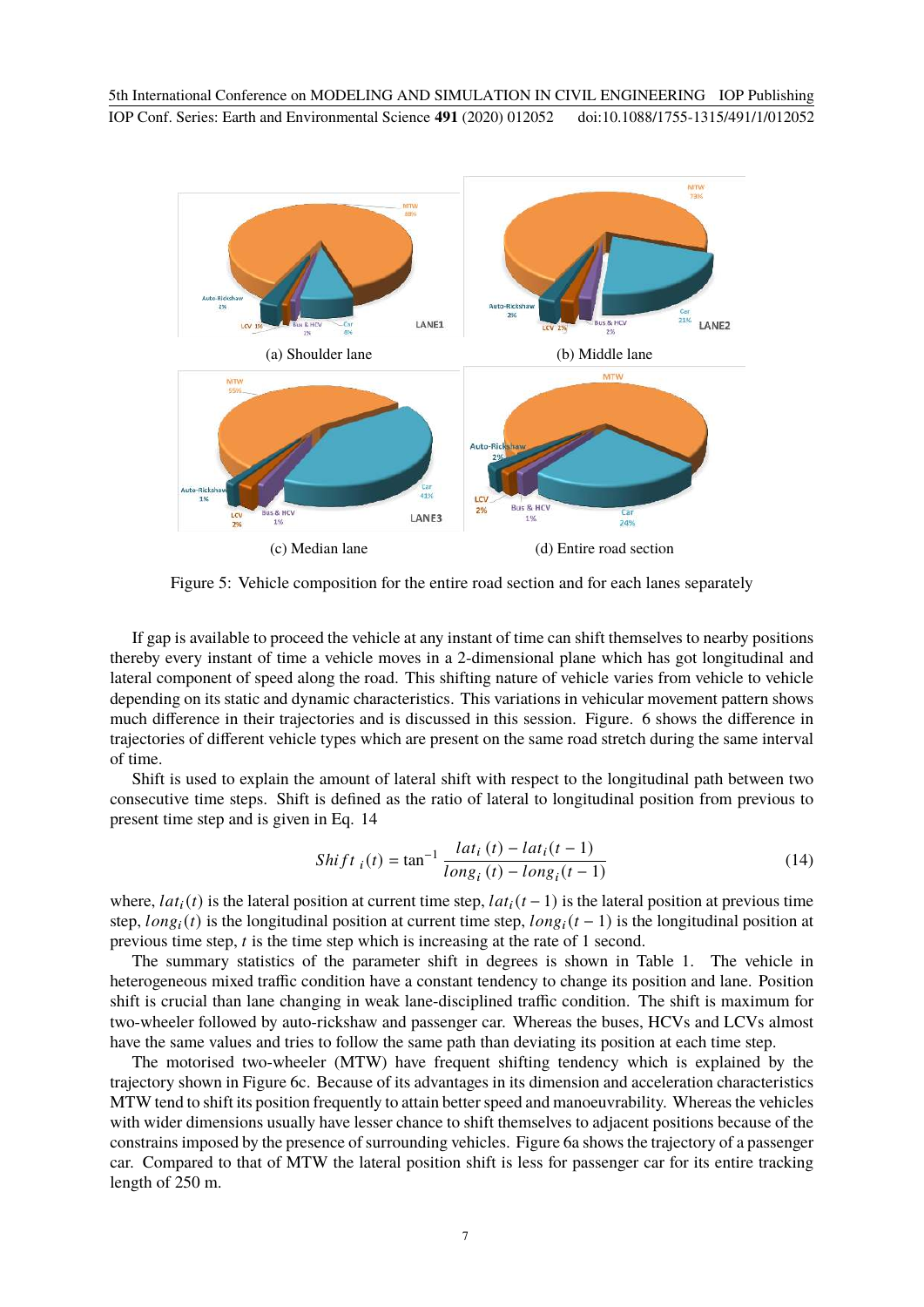| Vehicle Type  | <b>Extreme Values</b> | Average | Std. Deviation |
|---------------|-----------------------|---------|----------------|
| Car           | 5.328                 | 1.746   | 0.796          |
| <b>Bus</b>    | 3.761                 | 1.635   | 0.546          |
| <b>HCV</b>    | 3.713                 | 1.663   | 0.673          |
| LCV           | 3.885                 | 1.676   | 0.593          |
| <b>MTW</b>    | 9.737                 | 1.935   | 0.976          |
| Auto-Rickshaw | 6.998                 | 1.835   | 0.835          |

Table 1: Descriptive statistics of lateral Shift in degrees





(c) Trajectory of MTW

**TRAJECTORY HCV** 

(a) Trajectory of Car (b) Trajectory of HCV



(d) Trajectory of Auto-rickshaw

Figure 6: Trajectory of vehicle types in study stretch - Car, HCV, MTW, Auto-Rickshaw

Figure 6b shows the trajectory of HCVs which indicate that the shifting characteristics of HCV is different from that of passenger car and MTW. HCVs try to maintain the same lateral position for its entire longitudinal tracking length. The reason may be because of its larger size and lesser manoeuvring capability, they usually prefer to move in the same lane than shifting across the lanes. Because of this reason the HCVs like buses, trucks and tempo travellers try to maintain the same lateral position along its path.

#### **6. Identification of different vehicle-following manoeuvres**

The major challenge in modelling mixed traffic condition is the numerous and complex interactions between vehicles that every user experience on roads. This section aims to develop and analyse time gap distribution models and quantify it by lead lag pair, manoeuvre type and lateral position characteristics in heterogeneous non-lane based traffic. This section tries to classify manoeuvres based on vehicle type and lateral overlap between the lead and lag vehicle and to fit time-gap distribution for each classified manoeuvre types. The concept of Lead-Lag vehicle and longitudinal and lateral gap is sketched in Figure.7.

Eight kinds of manoeuvres are identified based on the size and placement of lead and lag vehicle.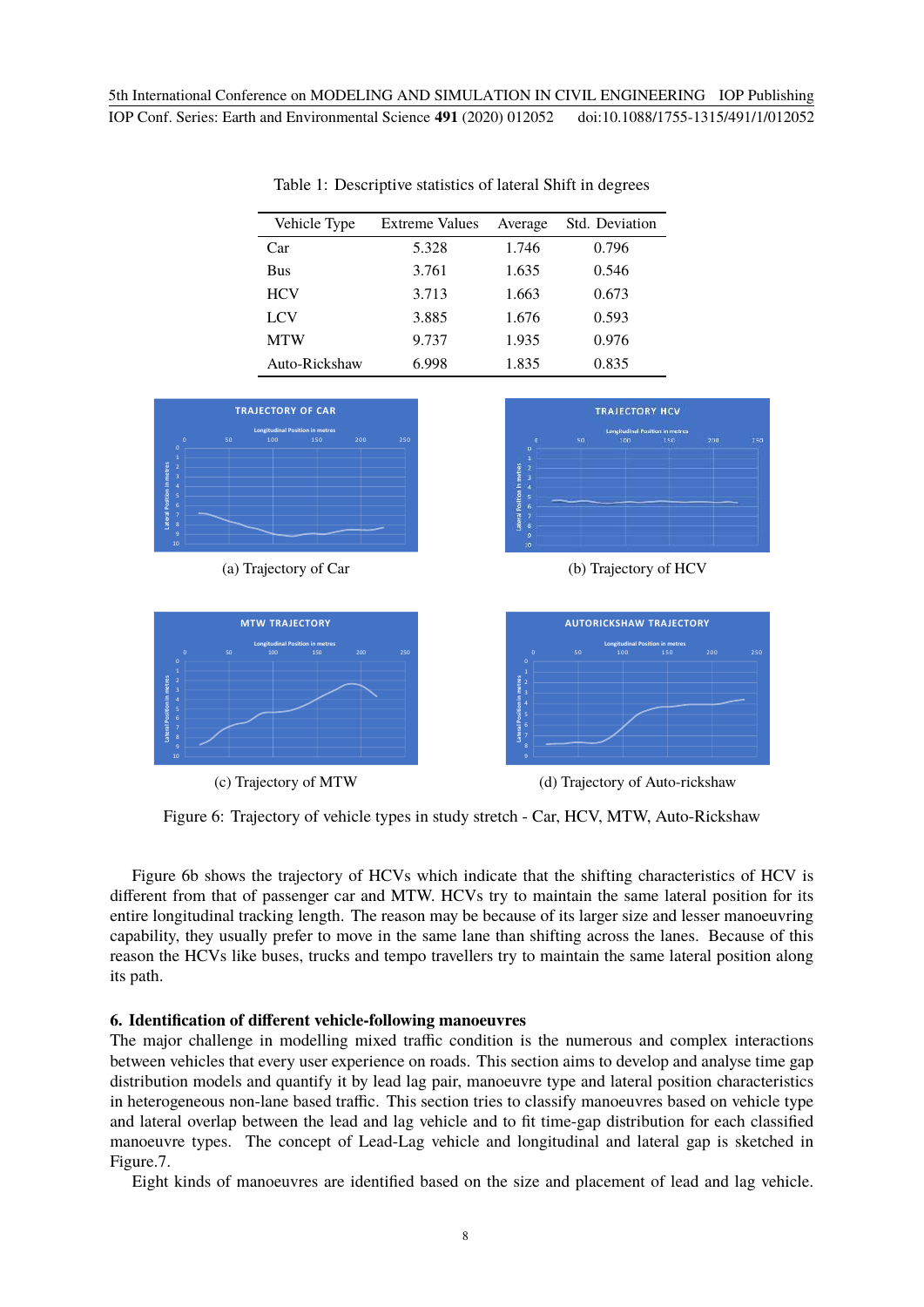

Figure 7: Lateral gap and longitudinal gap

Depending on the size of leader and follower there are three basic sub divisions like lead vehicle size larger than lag vehicle size, then lead vehicle smaller than lag vehicle and the third one is if both are of same size. Each of these three categories are further divided based on the relative lateral position between the lead and lag vehicle. If leader's lateral dimension is substantially larger than the follower, then three kinds of manoeuvres can be spotted namely strict (if lateral gap is less than 0.5 m), contained staggered (if lateral gap is more than 0.5m and the lag vehicle is contained within the width of leader) and partially staggered (if lateral gap is more than 0.5 m and the lag vehicle is not contained within the width of leader) as shown in Figure 8. But if leader width is smaller or equal to the lag vehicle it can have only two kinds of manoeuvres namely strict and staggered because in that case lag vehicle cannot be contained within the width of the leader. If any of these seven conditions are not satisfied then the vehicles are said to be in the non-overlapping state which is the eight manoeuvre.

From these eight types, manoeuvre 8 that is non-overlapping is having maximum occurrence of 73% followed by manoeuvre 7 of 9%, then manoeuvre 6 and 5 having 6% each followed by manoeuvre 2 of 3 % and all the other manoeuvres 1,3 and 4 has got only 1% each share on the overall data. This clearly shows that the vehicle always follows the leader in a staggered or non-overlapping fashion. The reason may be vehicles prefer to move freely without being contained by the leader. On doing so it is having maximum manoeuvrability. The lack of lane discipline, weak enforcement and non-identical vehicle sizes may also contribute to this factor. Strict following case is the minimum of the given combinations. So this shows the time headway measurement based on former definition can cater only a small percentage (8%) Strict manoeuvres (manoeuvre 1,4 and 6). So the use of established concepts in simulation modelling like headways, car following etc. are not adequate to capture the Indian traffic.

ANOVA analysis is used to test whether the time gap data for each of these manoeuvres are statistically different. ANOVA is usually done to check the difference in means of data sets for which the basic assumption is that the variance should b same for all the data sets. To assess the equality of variances Levene's test was done that gave a p-value of 4.135e-11 which is less than the 5% significance level indicating the rejection of null hypothesis saying variances are not equal. So a one way test called Welch's F test was performed and found that the p value is 2.2e-16 which is again less than 5% level of significance. Thereby the null hypothesis of "all means are equal" is rejected. This shows that there is significant difference in means and variances of time-gaps classified based on manoeuvres. The statistical test results highlight the need to explicitly capture the differences across different manoeuvre types. Therefore, the observed time gaps are classified into different categories based on lead-lag vehicle types and manoeuvre types and the time gap distribution for each category is obtained. Several trial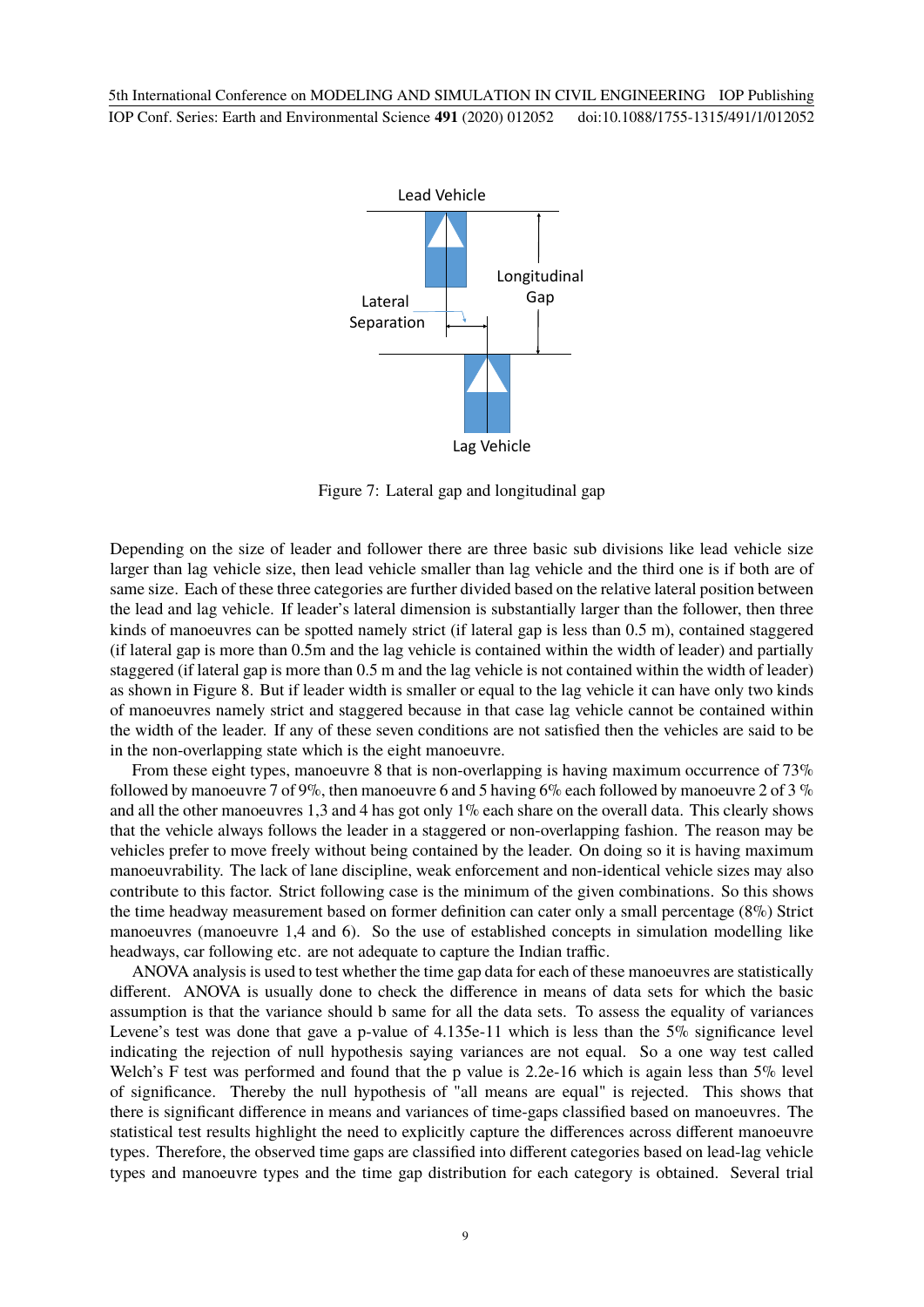

Figure 8: Vehicle-Following manoeuvres identified from empirical data

distributions were considered for each class and the best fitting distribution estimated using maximum likelihood procedure and the goodness of fit identified using K-S test at the 5% level of significance. Almost for all the manoeuvres, time gaps were found to fit the GEV distribution but with different parameters. Considering the time gap distribution for vehicle pairs, except Heavy Vehicle(HV)-Small Vehicle (SV) and Auto-Car combination others are fitting GEV distribution. Weibull distribution can be used to model HV-SV time-gaps and exponential distribution for Auto-Car time gaps.

## **7. Conclusion**

This paper focused on developing a methodology for extracting vehicle trajectory data under mixed traffic condition. A semi-automated tool was developed using python graphical user interface to extract the position coordinates of vehicle at every instant of time. The data was managed to arrive at instantaneous speed, acceleration and deceleration of vehicles along longitudinal and lateral directions.

The vehicle in heterogeneous mixed traffic condition have a constant tendency to change its position which is explained by the parameter called Shift. Shift is highest for two-wheeler, auto-rickshaws and cars while the buses, HCVs and LCVs follow the same path.

From the present study, it is found that the vehicle types are not uniformly positioned over the entire road width. Vehicle composition for each lane differs considerably from the other. The choice of lateral positioning is another important component in representing and characterising mixed traffic condition. The field data provides evidence that the trajectory of vehicles in Indian urban roads have significantly varying longitudinal and lateral components. The vehicle trajectory data possess considerable amount of speed, acceleration and deceleration in lateral direction which shows the need for incorporating the aspect of lateral movement theory into the driving behaviour models.

The trajectory data can be used for defining and classifying the vehicle-following manoeuvres in mixed traffic condition. It has been found that the vehicle following behaviour in heterogeneous lane-less